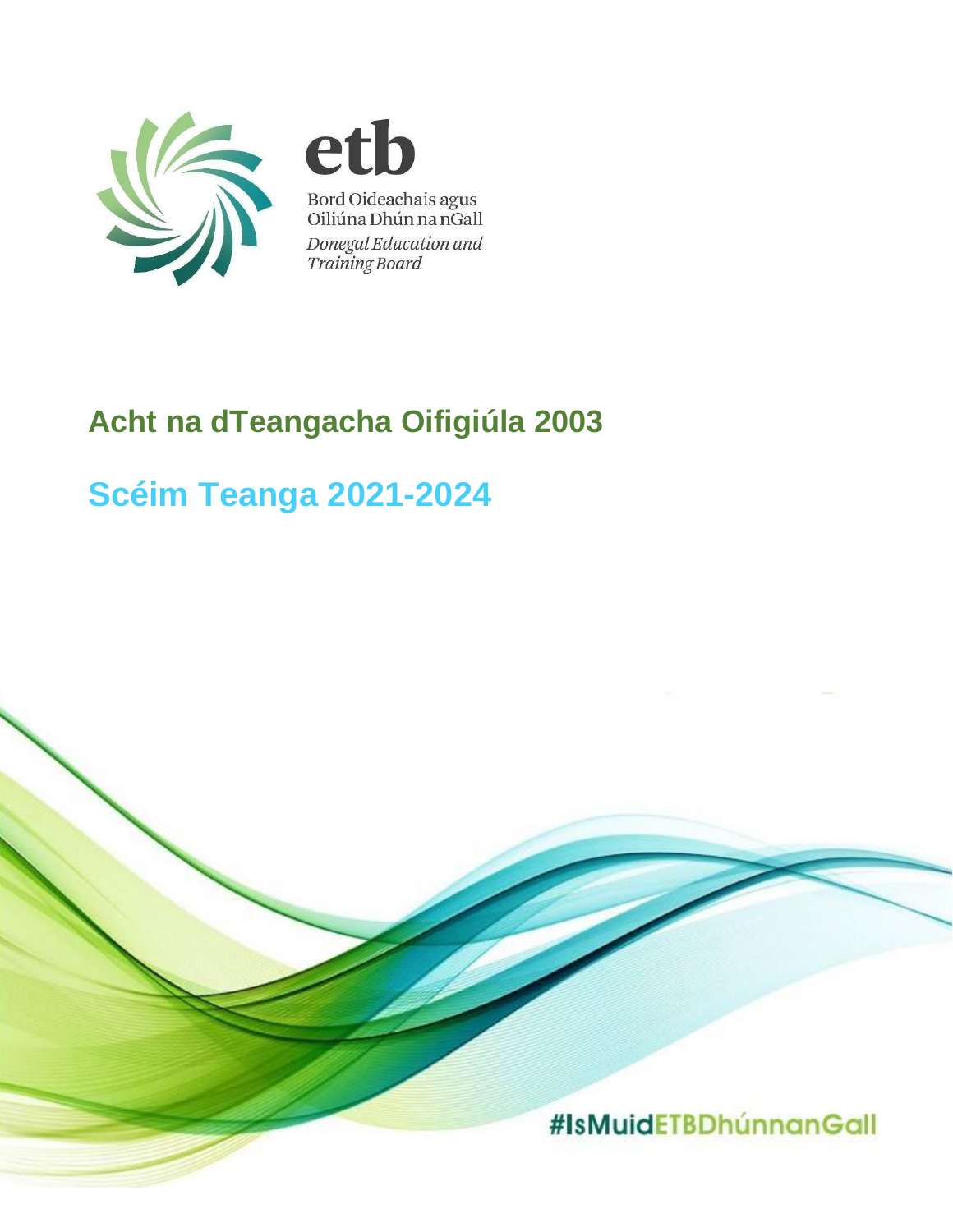# **Clár ábhair**

| <b>Caibidil 1: Réamhrá agus Cúlra</b>                                                                 | $\mathbf{2}$                                            |
|-------------------------------------------------------------------------------------------------------|---------------------------------------------------------|
| 1.1 Réamhrá<br>1.2 Ullmhú agus Ábhar na Scéime<br>1.3 Dáta Tosaigh na Scéime                          | $\mathbf{2}$<br>$\mathbf{2}$<br>$\overline{2}$          |
| Caibidil 2: Forbhreathnú ar Bhord Oideachais agus Oiliúna Dhún na nGall                               | 3                                                       |
| 2.1 Mandáid agus Misean<br>2.2 Custaiméirí agus Páirtithe Leasmhara<br>2.3 Réimsí Feidhme an Bhoird   | 3<br>$\overline{\mathbf{4}}$<br>$\overline{\mathbf{4}}$ |
| Caibidil 3: Teangacha ina gcuirtear Seirbhísí ar fáil faoi láthair                                    | 6                                                       |
| Caibidil 4: Soláthar Seirbhísí Gaeilge a Fheabhsú                                                     | 8                                                       |
| 4.1 Modhanna Cumarsáide leis an phobal<br>4.2 Na Meáin Chumarsáide<br>4.3 Teicneolaíocht Faisnéise    | 8<br>8<br>9                                             |
| Caibidil 5: Soláthar Seirbhísí Gaeilge i gCeantair Gaeltachta a Fheabhsú                              | 10                                                      |
| 5.1 Cumarsáid i gCeantair Ghaeltachta                                                                 | 10                                                      |
| Caibidil 6: Cumas Teanga a Fheabhsú                                                                   | 11                                                      |
| 61 Earcaíocht agus Roghnú<br>6.2 Oiliúint agus Forbairt<br>6.3 Anailís ar na Riachtanais agus Measúnú | 11<br>11<br>12                                          |
| Caibidil 7: Monatóireacht agus Athbhreithniú                                                          | 12                                                      |
| Caibidil 8: An Scéim Chomhaontaithe a Fhoilsiú                                                        | 13                                                      |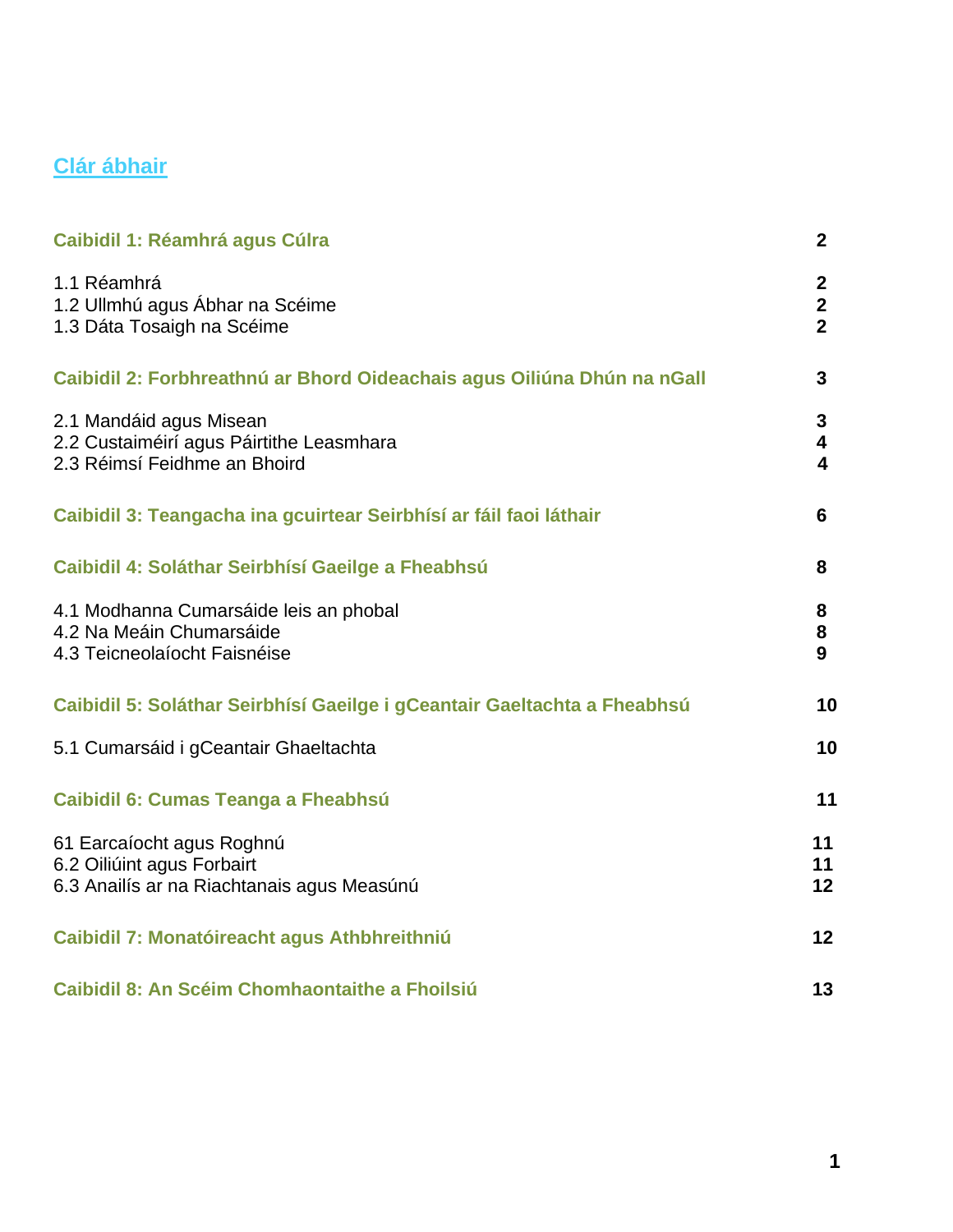# **Caibidil 1: Réamhrá agus Cúlra**

## **1.1 Réamhrá**

Foráiltear le hAcht na dTeangacha Oifigiúla 2003 go n-ullmhóidh comhlachtaí poiblí scéim teanga ina sonraítear na seirbhísí a chuirfidh siad ar fáil:

- trí mheán na Gaeilge,
- trí mheán an Bhéarla, agus
- trí mheán na Gaeilge agus an Bhéarla,

agus na bearta a ghlacfar lena chinntiú go ndéanfar aon seirbhís nach bhfuil an comhlacht ag soláthar trí mheán na Gaeilge a sholáthar laistigh d'achar ama comhaontaithe.

De réir alt 14 (3) den Acht, fanfaidh scéimeanna teanga i bhfeidhm ar feadh tréimhse trí bliana nó go dtí go ndeimhneoidh an tAire sa Roinn Turasóireachta, Cultúir, Ealaíon, Gaeltachta, Spóirt agus Meán scéim úr, cibé acu is déanaí.

## **1.2 Ullmhú agus Ábhar na Scéime**

Agus an scéim seo á hullmhú, tugadh aird chuí ar na Treoirlínte arna n-eisiúint ag an Roinn Turasóireachta, Cultúir, Ealaíon, Gaeltachta, Spóirt agus Meán. Ina theannta sin, tugadh faoi phróiseas cuimsitheach comhairliúcháin le páirtithe leasmhara cuí.

Tá Bord Oideachais agus Oiliúna Dhún na nGall á threorú ag an phrionsabal gur cheart go mbeadh soláthar seirbhísí Gaeilge bunaithe ar:

- bunleibhéal an éilimh ar sheirbhísí ar leith i nGaeilge,
- an tábhacht a bhaineann le cur chuige réamhghníomhach i leith seirbhísí den sórt sin a sholáthar, agus
- na hacmhainní, lena n-áirítear acmhainní daonna agus airgeadais, agus cumas an chomhlachta lena mbaineann an cumas teanga riachtanach a fhorbairt nó rochtain a fháil air.

Cuireann an scéim seo le prionsabail a bhaineann le Seirbhís ar Ardchaighdeán do Chustaiméirí agus lenár gCairt Custaiméirí. Tá sí curtha le chéile leis an aidhm go gcomhlíonfadh ETB Dhún na nGall go hiomlán gach oibleagáid ábhartha faoi Acht na dTeangacha Oifigiúla, 2003, ar bhonn céimnithe tríd an scéim seo agus scéimeanna eile amach anseo. Aithníonn muid an t-am a caitheadh ar ullmhú na scéime seo agus an iarracht a rinne gach duine a bhfuil baint acu leis an phróiseas; tá muid iontach buíoch as an obair sin uilig.

## **1.3 Dáta tosaithe na Scéime**

Tá an Scéim seo deimhnithe ag an Aire Stáit sa Roinn Turasóireachta, Cultúir, Ealaíon, Gaeltachta, Spóirt agus Meán. Tosóidh sé le héifeacht ón 01/04/2021 agus fanfaidh sí i bhfeidhm ar feadh tréimhse trí bliana nó go dtí go mbeidh scéim úr deimhnithe, cibé acu is déanaí.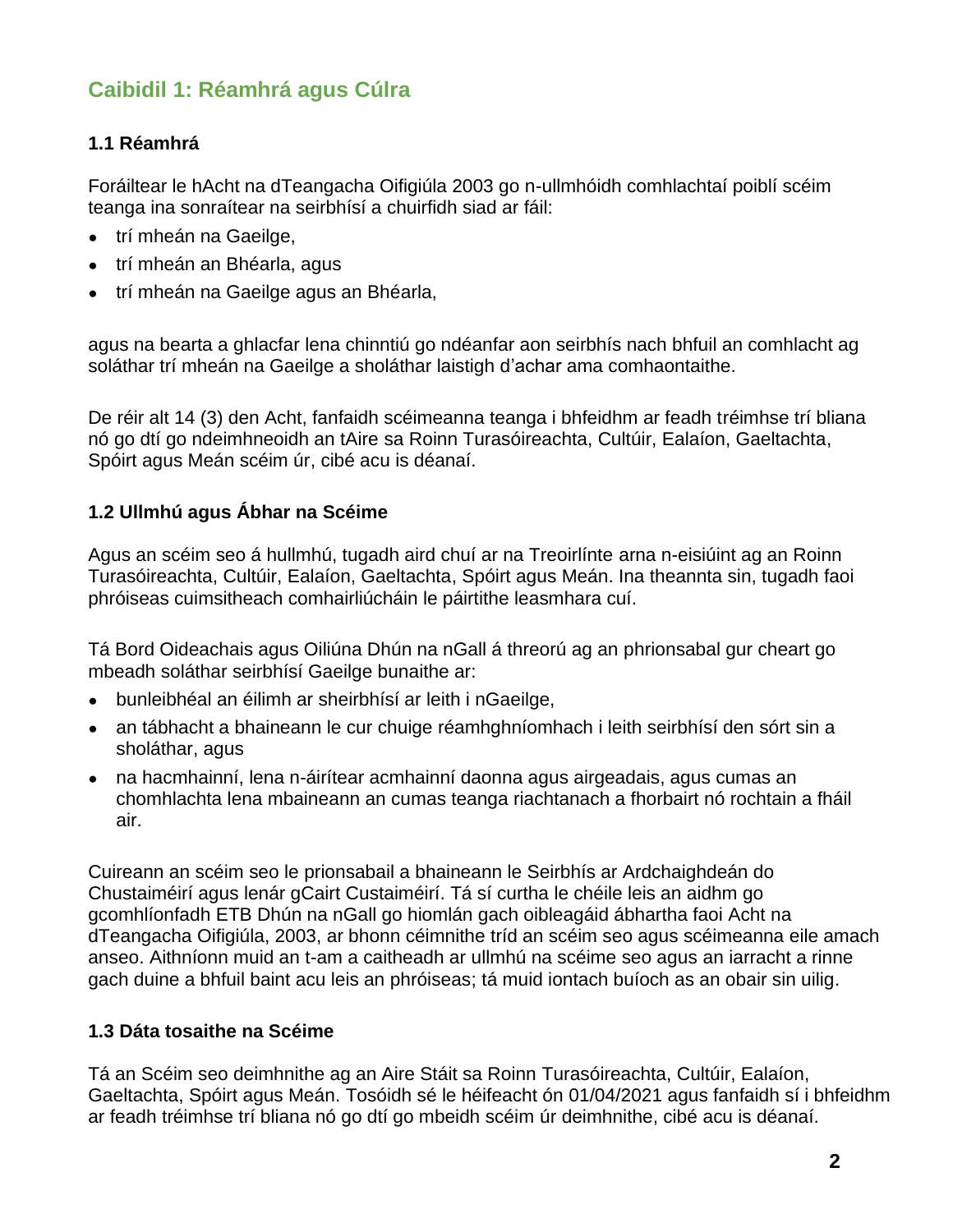## **Caibidil 2: Forbhreathnú ar Bhord Oideachais agus Oiliúna Dhún na nGall**

#### **2.1 Sainordú agus Misean**

#### **Ráiteas Misin**

#### **'Oideachas agus oiliúint inrochtana agus uileghabhálach a chur chun cinn, a chur ar fáil agus tacú leis, rud a chuireann ar chumas daoine óga agus aosaigh iad féin a chumhachtú chun a lánacmhainneacht a bhaint amach i dtimpeallacht shábháilte agus chúramach'**

Bunaíodh ETB Dhún na nGall faoi Acht na mBord Oideachais agus Oiliúna, 2013. Is é sainchúram reachtúil an Bhoird seirbhísí iar-bhunscoile, oideachais leanúnaigh, breisoideachais agus oideachais pobail agus oiliúna (agus seirbhísí gaolmhara) a sholáthar do mhuintir Dhún na nGall.

Go geografach, leathnaíonn sainchúram an Bhoird ó Mhálainn i dtuaisceart an chontae go Bun Dobhráin sa deisceart, an Charraig san iardheisceart go dtí na hoileáin, Árainn Mhór agus Toraigh, san iarthuaisceart. Tá Dún na nGall uathúil sa mhéid is go bhfuil an tAigéan Atlantach taobh thiar de, tá contaetha Dhoire, Thír Eoghain agus Fhear Manach taobh thoir de agus tá Contae Liatroma ó dheas agus gan ach fiche ciliméadar de theorainn leis an Stát.

Cuireann an Bord réimse leathan de sheirbhísí oideachais ar fáil sna limistéir sin. Cuimsíonn na seirbhísí oideachais ghaolmhara oideachas iar-bhunscoile lánaimseartha a sholáthar i gcúig cinn déag de Bhunscoileanna / Coláistí Iar-Bhunscoile, Ionad Oideachais agus Oiliúna Allamuigh Ghartáin, ceithre cinn déag de Shainionaid Bhreisoideachais agus Oiliúna atá lonnaithe ar fud an chontae agus soláthar do dhaoine óga i roinnt mhaith scoileanna agus ionad pobalbhunaithe.

Trína Chlár Seirbhísí Óige, tugann an Bord tacaíocht do Ghrúpaí Óige deonacha, do Thionscadail Áitiúla don Óige agus do Sheirbhísí don Óige ar mhaithe le cláracha oideachais, forbraíochta agus caitheamh aimsire a chur ar fáil don aos óg.

Cuireann Comhpháirtíocht Oideachais Ceoil Dhún na nGall teagasc uirlisí agus gutha iarscoile ar ardchaighdeán ar fáil maidir le réimse leathan uirlisí ceoil i roinnt mhaith ionad ar fud an Chontae; den chuid is mó reáchtáiltear na ranganna sin sa líonra scoileanna, coláistí agus ionad atá ag ETB Dhún na nGall.

Tá ETB Dhún na nGall lándáiríre faoi sheirbhísí oideachais chomhtháite agus seirbhísí gaolmhara den chaighdeán is airde a chur ar fáil le freastal ar riachtanais oideachais na bpobal i nDún na nGall.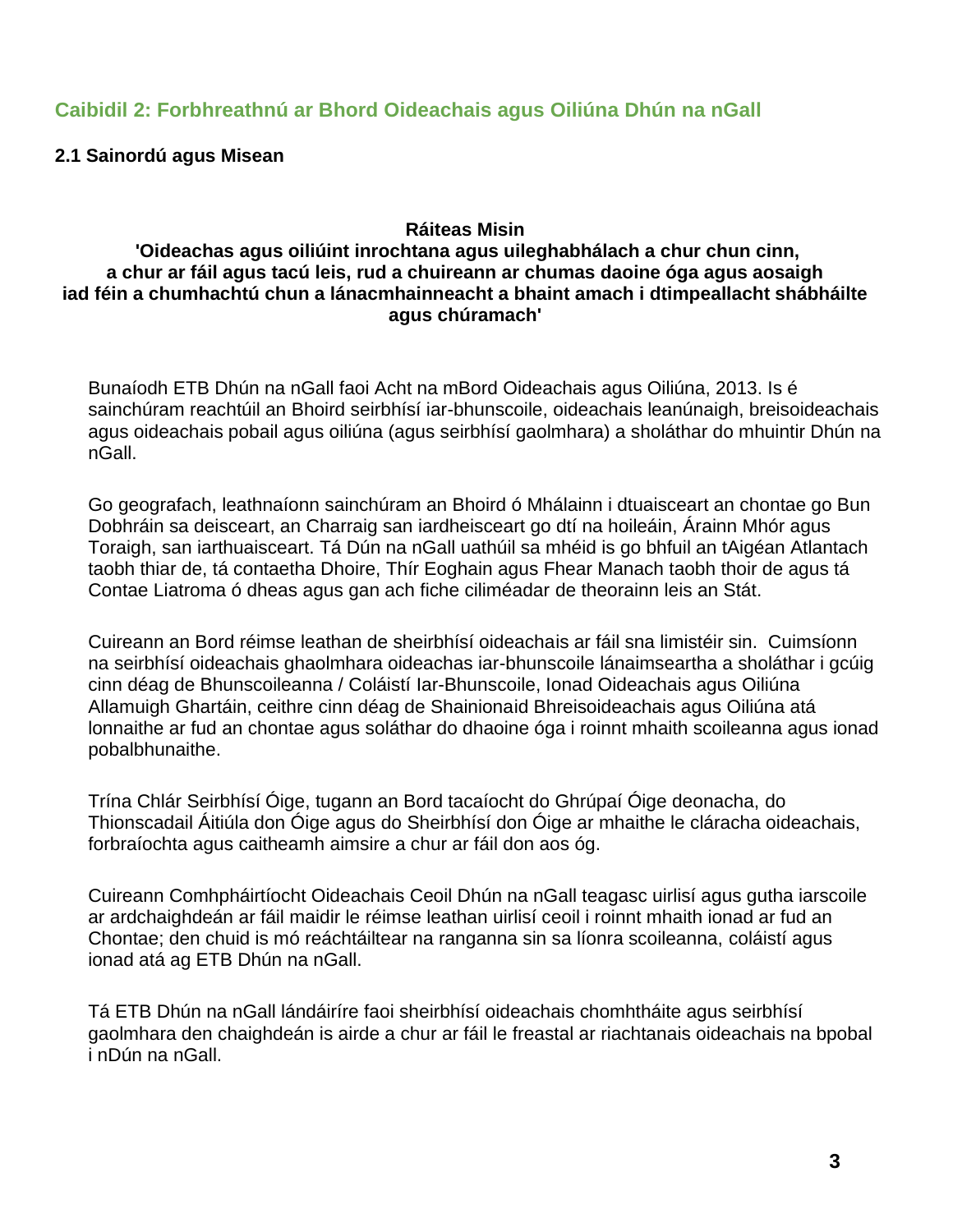## **2.2 Custaiméirí agus Páirtithe Leasmhara**

Bíonn tionchar ag toradh obair an Bhoird ar réimse leathan daoine, idir dhaltaí iar-bhunscoile, fhoghlaimeoirí a bhfuil riachtanais speisialta acu, fhoghlaimeoirí fásta, fhoghlaimeoirí athdheise agus phobail áitiúla, go háirithe iad siúd i gceantair thuaithe agus ceantair faoi mhíbhuntáiste. Ach is iad seo a leanas eochairpháirtithe leasmhara agus custaiméirí an Bhoird:

- Bord agus Coistí (Comhaltaí)
- Pobail ar fud an chontae
- An Roinn Leanaí agus Gnóthaí Óige
- An Roinn Oideachais
- An Roinn Breisoideachais agus Ardoideachais, Taighde, Nuálaíochta agus Eolaíochta
- An Roinn Gnóthaí Fostaíochta agus Coimirce Sóisialaí
- Fostaithe an Bhoird
- Ceardchumainn Ionadaíocha Fostaithe
- Ranna Rialtais agus Cleamhnaithe
- Feidhmeannacht na Seirbhíse Sláinte (Iarthuaisceart)
- Údaráis Áitiúla
- Tuismitheoirí agus Caomhnóirí
- Comhpháirtithe Sóisialta, lena n-áirítear an earnáil phobail agus dheonach agus ionadaithe fostaithe
- Gníomhaireachtaí Stáit
- Daltaí agus Printísigh
- Eagraíochtaí Deonacha, Óige agus Spóirt

## **2.3 Réimsí Feidhme an Bhoird** Cuimsíonn réimsí feidhme an Bhoird:

Ról Seachtrach

- Ionaid Bhreisoideachais agus Oiliúna
- An tSeirbhís um Threoir san Oideachas Aosach
- An Tionscnamh um Fhilleadh ar an Oideachas
- Seirbhísí um Oideachas Bunúsach
- An Clár Tacaíochta um Oideachas Pobail
- Seirbhís Oiliúna
- Comhpháirtíocht Oideachais Ceoil Dhún na nGall
- Ionad Oideachais agus Oiliúna Allamuigh Ghartáin
- Bunscoileanna agus Coláistí Iar-Bhunscoile
- Scéim Deiseanna Oiliúna Gairmoideachais
- Seirbhísí le haghaidh Obair don Ógra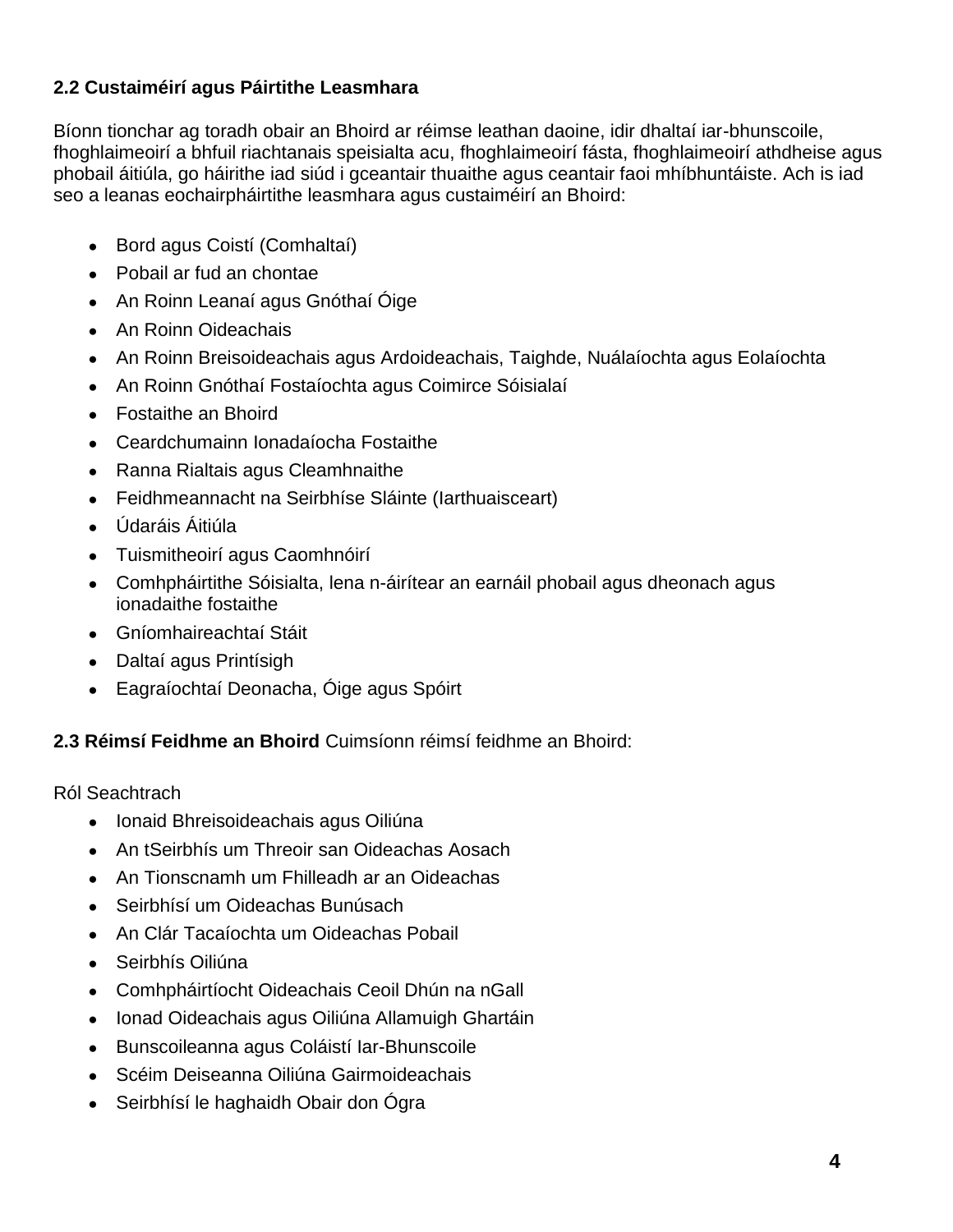● Cumasóige

b) Aonaid Tacaíochta Inmheánacha

- Rannóg na Seirbhísí Corparáideacha
- An Rannóg Bainistíochta Eastát
- An Rannóg Airgeadais
- An Rannóg Acmhainní Daonna
- An Rannóg TF
- An Rannóg Soláthair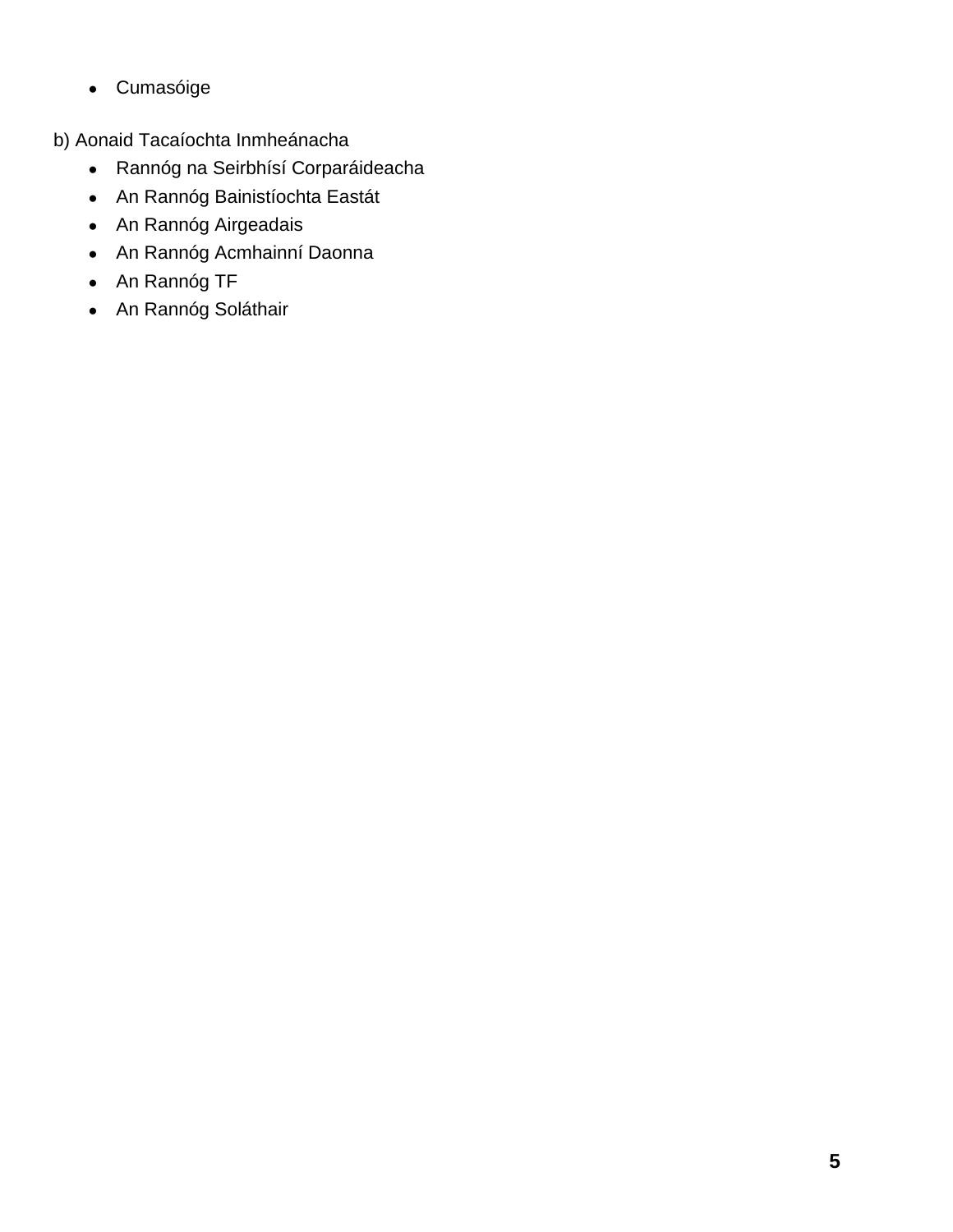# **Caibidil 3: Teangacha ina gcuirtear Seirbhísí ar fáil faoi láthair**

Sa chaibidil seo leagtar amach na sonraí maidir le soláthar seirbhíse ag Scoileanna / Coláistí / Ionaid aonair laistigh de Bhord Oideachais agus Oiliúna Dhún na nGall

| <b>Ainm na Seirbhíse</b>                                                                                                                                                                                                                                                                                                                                                                                                                                 | I mBéarla amháin | InGaeilge<br>amháin | Go<br>dátheangach |
|----------------------------------------------------------------------------------------------------------------------------------------------------------------------------------------------------------------------------------------------------------------------------------------------------------------------------------------------------------------------------------------------------------------------------------------------------------|------------------|---------------------|-------------------|
| Scoileanna agus Coláistí Dara Leibhéal<br>- Coláiste Chineál Eoghain, Bun Cranncha<br>• Coláiste Ailigh, Leitir Ceanainn                                                                                                                                                                                                                                                                                                                                 |                  |                     |                   |
| Ionaid Bhreisoideachais agus Oiliúna<br><b>-</b> Baile Dhún na nGall<br>- Leitir Ceanainn<br>- Baile na nGallóglach<br>- Béal Átha Seanaidh<br><b>Bun Cranncha</b><br>In Ionad Oideachais, Leitir Ceanainn<br>- Leitir Ceanainn (BTEI agus SDOG/VTOS)<br><b>- Cumasóige Leifir</b><br>- Cumasóige Ghleann Gad                                                                                                                                            |                  |                     |                   |
| An tSeirbhís um Threoir san Oideachas Aosach<br>• Leitir Ceanainn                                                                                                                                                                                                                                                                                                                                                                                        |                  |                     |                   |
| Scoileanna agus Coláistí Dara Leibhéal<br>- Gairmscoil na Mainistreach, Baile Dhún na nGall<br>- Coláiste na Daoile, Ráth Bhoth<br>- Coláiste an Earagail, Leitir Ceanainn<br>- Coláiste Mhagh Éne, Bun Dobhráin<br>- Coláiste na Maoile Rua, Baile na nGallóglach<br>- Coláiste Ghleann na Finne, Srath an Urláir<br>- Gairmscoil Chaitríona, Na Cealla Beaga<br>- Coláiste Cranncha, Bun Cranncha<br>- Coláiste Pobail Bhun an Phobail, Bun an Phobail |                  |                     |                   |
| Ionad Oideachais agus Oiliúna Allamuigh Ghartáin                                                                                                                                                                                                                                                                                                                                                                                                         | √                |                     |                   |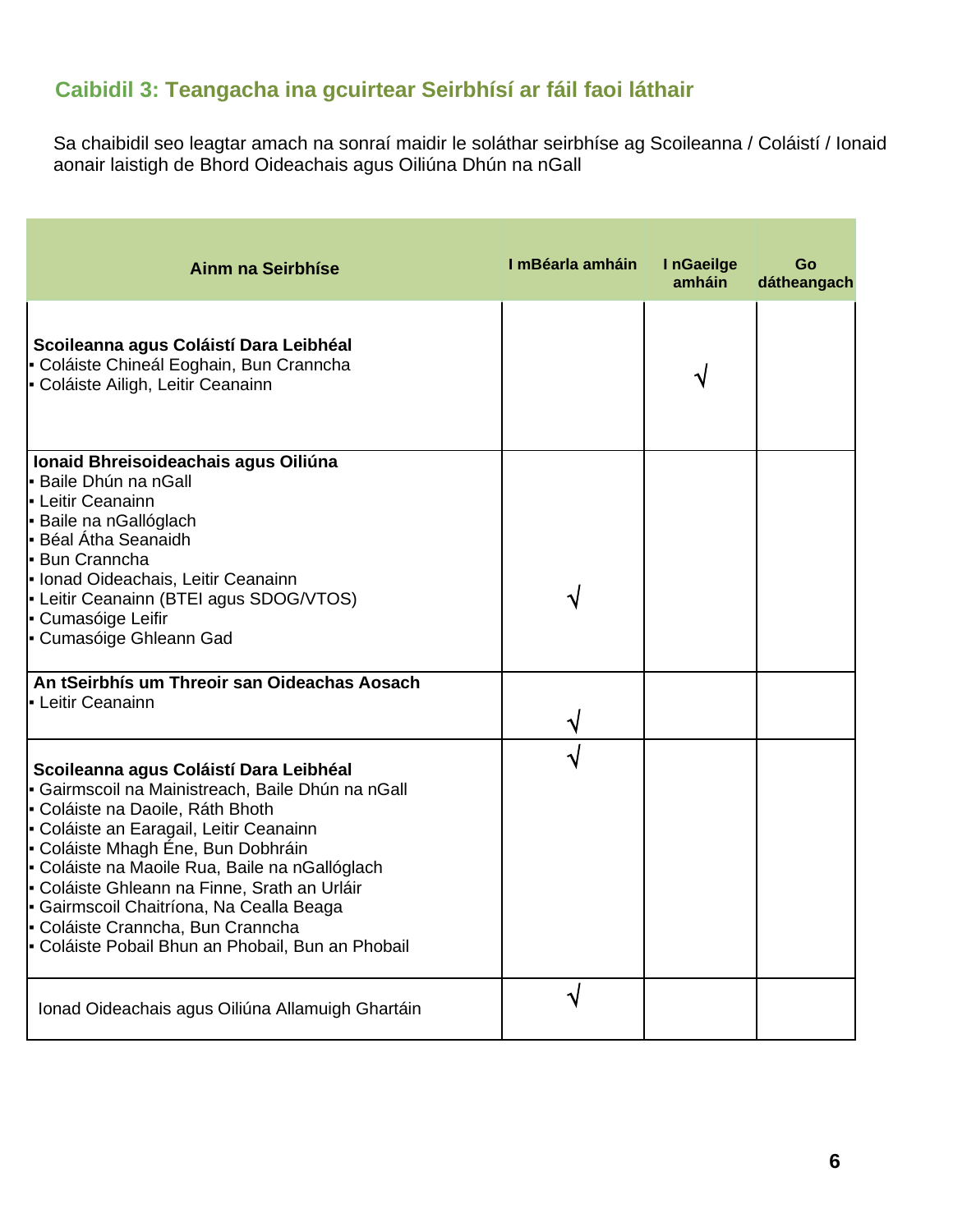| Oifigí Riaracháin, Ard Uí Dhomhnaill, Leitir Ceanainn<br>Seirbhísí Corparáideacha<br>Acmhainní Daonna<br>An Rannóg Airgeadais<br><b>TFC</b><br><b>Bainistíocht Eastát</b><br>Soláthar |  |  |  |
|---------------------------------------------------------------------------------------------------------------------------------------------------------------------------------------|--|--|--|
|---------------------------------------------------------------------------------------------------------------------------------------------------------------------------------------|--|--|--|

| Soláthar Seirbhíse i gceantair Ghaeltachta                                                                                                      | I mBéarla amháin | InGaeilge<br>amháin | Go<br>dátheangach |
|-------------------------------------------------------------------------------------------------------------------------------------------------|------------------|---------------------|-------------------|
| Seirbhísí Oideachais Bhunúsaigh<br>I gceantair Gaeltachta                                                                                       |                  |                     |                   |
| Seirbhísí Tacaíochta um Oideachas Pobail<br>I gceantair Ghaeltachta                                                                             |                  |                     |                   |
| Ionaid Bhreisoideachais agus Oiliúna<br>Ionad FET, Gort an Choirce<br>Ionad Oiliúna, Gaoth Dobhair                                              |                  |                     |                   |
| Scoileanna agus Coláistí Dara Leibhéal<br>Coláiste Pobail Cholmcille, Toraigh<br>Gairmscoil Chú Uladh, Béal an Átha Móir<br>$\bullet$           |                  |                     |                   |
| Scoileanna agus Coláistí Dara Leibhéal<br>Gairmscoil Mhic Dhiarmada, Árainn Mhór<br>$\bullet$<br>Coláiste na Carraige, An Charraig<br>$\bullet$ |                  |                     |                   |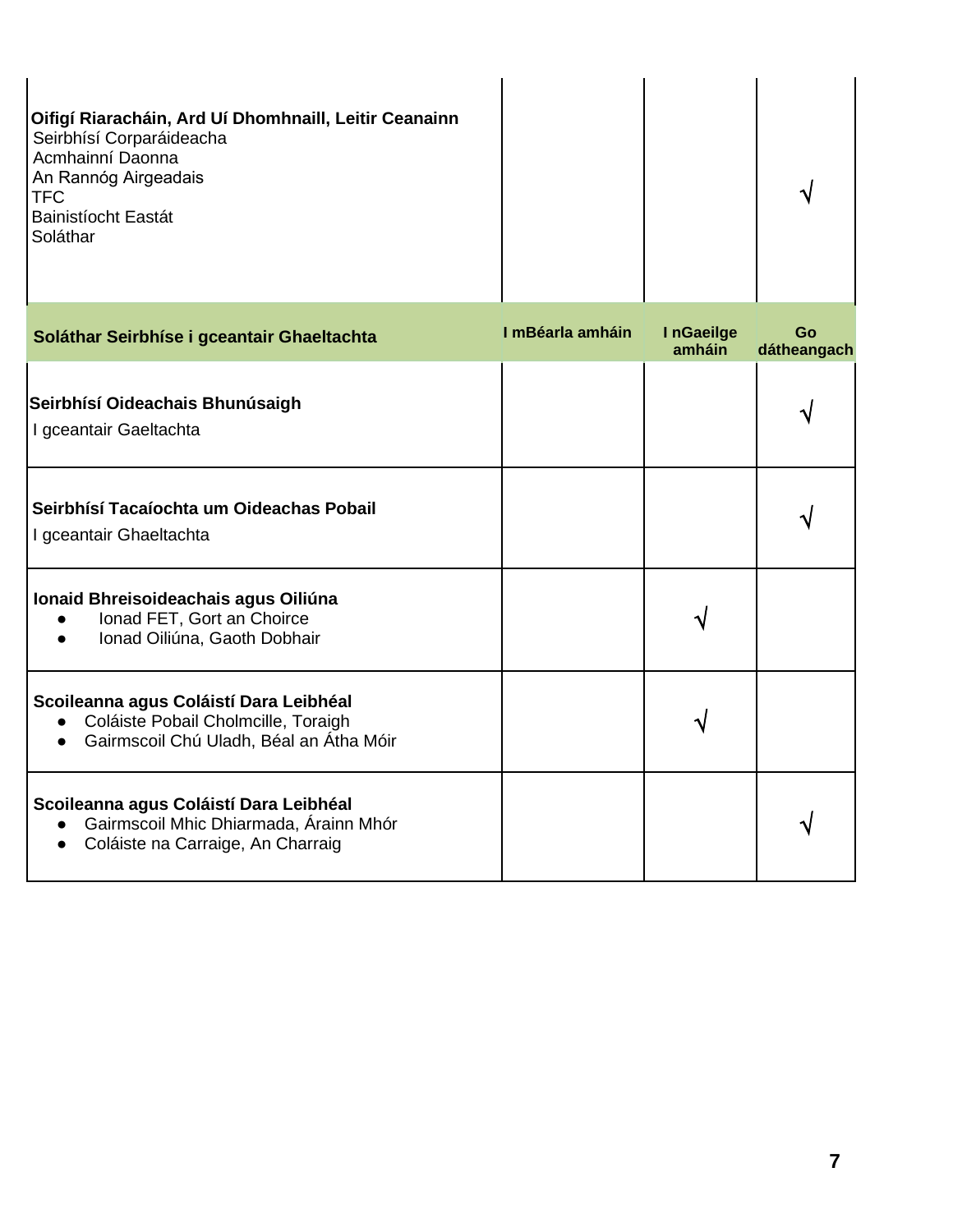# **Caibidil 4: Soláthar Seirbhísí Gaeilge a fheabhsú**

Mar aon leis na riachtanais éigeantacha faoi Acht na dTeangacha Oifigiúla, 2003, leagann an chaibidil seo amach na gealltanais a thug ETB Dhún na nGall le feabhas a chur ar sholáthar seirbhísí i nGaeilge agus ar an chumarsáid leis an phobal trí mheán na Gaeilge.

#### **4.1 Modhanna cumarsáide leis an phobal**

- Freagairt i nGaeilge ar chomhfhreagras a fhaightear i nGaeilge.
- Tabhair freagra i nGaeilge ar ghlaoiteoirí ar mian leo labhairt i nGaeilge, nuair is féidir, nó a thairiscint go gcuirfidh ball foirne, ar féidir leis déileáil le ceisteanna i nGaeilge, scairt ar ais orthu laistigh de 1 lá oibre.
- Foilseacháin chorparáideacha a fhoilsiú i nGaeilge agus i mBéarla.
- Faisnéis a sholáthar don fhoireann ar riachtanais Acht na dTeangacha Oifigiúla 2003 agus a bhfreagrachtaí faoin Scéim Gaeilge.
- Tabharfaidh an fhoireann fáiltithe ainm an chomhlachta phoiblí i nGaeilge agus i mBéarla. Beannófar do chustaiméirí ar dtús i nGaeilge agus ansin i mBéarla. Cuirfear liosta cothrom le dáta ar fáil de na baill foirne ar féidir leo seirbhís a sholáthar trí Ghaeilge.
- Tabharfaidh baill foirne dátheangacha le fios do chustaiméirí go bhfuil siad toilteanach freastal orthu as Gaeilge, más gá. Beidh beannachtaí teileafóin phearsanta réamhthaifeadta ag an fhoireann sin dátheangach.
- Beidh 20% d'fhógraí beo dátheangach
- Beidh leagan dátheangach nó leagan Gaeilge ar fáil de na bileoga eolais agus de na bróisiúir is mó úsáid.
- Beidh leagan dátheangach nó leagan Gaeilge ar fáil de na foirmeacha iarratais is mó úsáid.
- Cuirfear gach foirm iarratais úr ar fáil as Gaeilge, nó go dátheangach.

## **4.2 Meáin**

- Eiseofar gach preasráiteas go dátheangach. Beidh sé mar chuspóir againn an t-ábhar sin a eisiúint ag an am céanna.
- Beidh urlabhraí/urlabhraithe Gaeilge ar fáil le haghaidh agallamh leis na meáin Ghaeilge.
- Cuirfidh muid 15% d'ábhar Gaeilge san áireamh in óráidí Béarla. Táthar ag súil le go náireoidh sé sin ar a laghad beannachtaí ag tús agus ag deireadh óráidí mar aon le tagairtí as Gaeilge anois is arís don ábhar agus/nó don ócáid atá i gceist.
- Is é an tosaíocht ná gur i nGaeilge amháin a bheidh na hóráidí a bhaineann leis an Ghaeltacht / a bheidh ar siúl sa Ghaeltacht, agus ina dhiaidh sin nuair is gá le hachoimre i mBéarla do dhaoine nach bhfuil Gaeilge acu a d'fhéadfadh a bheith i láthair.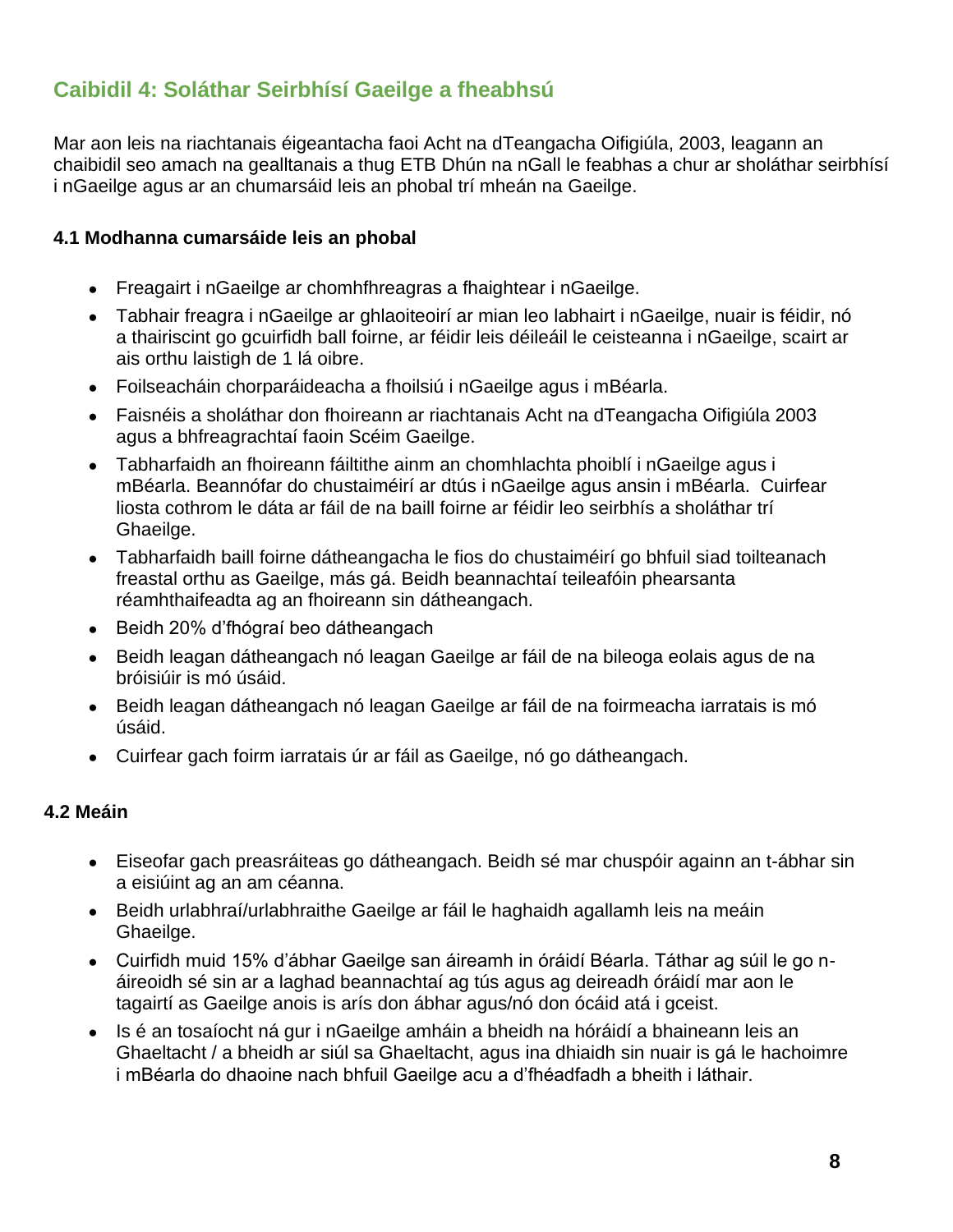## **4.3 Teicneolaíocht Faisnéise**

- [Seoladh ríomhphoist tiomnaithe is ea eolas@donegaletb.ie](mailto:Seoladh%20ríomhphoist%20tiomnaithe%20is%20ea%20eolas@donegaletb.ie) do cheisteanna i nGaeilge; tá sé ar fáil ar an suíomh gréasáin.
- Beidh na buntásca caighdeánacha ríomhphoist ar nós séanadh dátheangach.
- Beidh an t-ábhar statach ar shuíomh gréasáin ETB Dhún na nGall ar fáil go dátheangach. Beidh nasc ón leathanach sa leagan Béarla den suíomh gréasáin chuig an leathanach cuí sa leagan Gaeilge.
- Forbraíodh leathanach Gaeilge ar an inlíon agus beidh treoir bhunúsach ann maidir le soláthar seirbhísí Gaeilge agus infhaighteacht acmhainní Gaeilge.
- Beidh an t-ábhar statach ar aon suíomh gréasáin tánaisteach de chuid ETB Dhún na nGall ar fáil go dátheangach.
- Beidh an córas ríomhaireachta úr atá á shuiteáil in ann an Ghaeilge a láimhseáil.
- Cuirfear aon seirbhísí ar líne agus idirghníomhacha a fhorbróidh an comhlacht poiblí é féin ar fáil go dátheangach. Cuirfear seirbhísí úra ar líne agus seirbhísí idirghníomhacha ar fáil go dátheangach.
- Áireoidh suíomh gréasáin ETB Dhún na nGall ráiteas dátheangach ón Phríomhfheidhmeannach ag dearbhú dhiongbháilteacht an Bhoird maidir leis na gealltanais a tugadh i scéim teanga an Bhoird a chur i bhfeidhm.
- Tá taglínte dátheangacha againn anois #WeAreDonegalETB / #IsMuidETBDhúnnanGall #GoFurtherWithDonegalETB / #CéimChunTosaighleETBDhúnnanGall
- Reáchtálann ETB Dhún na nGall formhór a chruinnithe poiblí i mBéarla amháin. Mar sin féin, tá sé mar pholasaí ag an Bhord go reáchtálfar aon chruinnithe poiblí a thionólfar sa Ghaeltacht, nó a bhaineann le saincheisteanna Gaeltachta, trí mheán na Gaeilge nó go dátheangach. Maidir le cruinnithe poiblí a bhaineann le saincheisteanna Gaeilge i gcoitinne, d'fhéadfaí a leithéid de chruinnithe a reáchtáil trí mheán na Gaeilge nó go dátheangach.
- Fáilteofar roimh thuairimí as Gaeilge nó as Béarla ag cruinnithe poiblí arna n-eagrú ag nó thar ceann an chomhlachta phoiblí.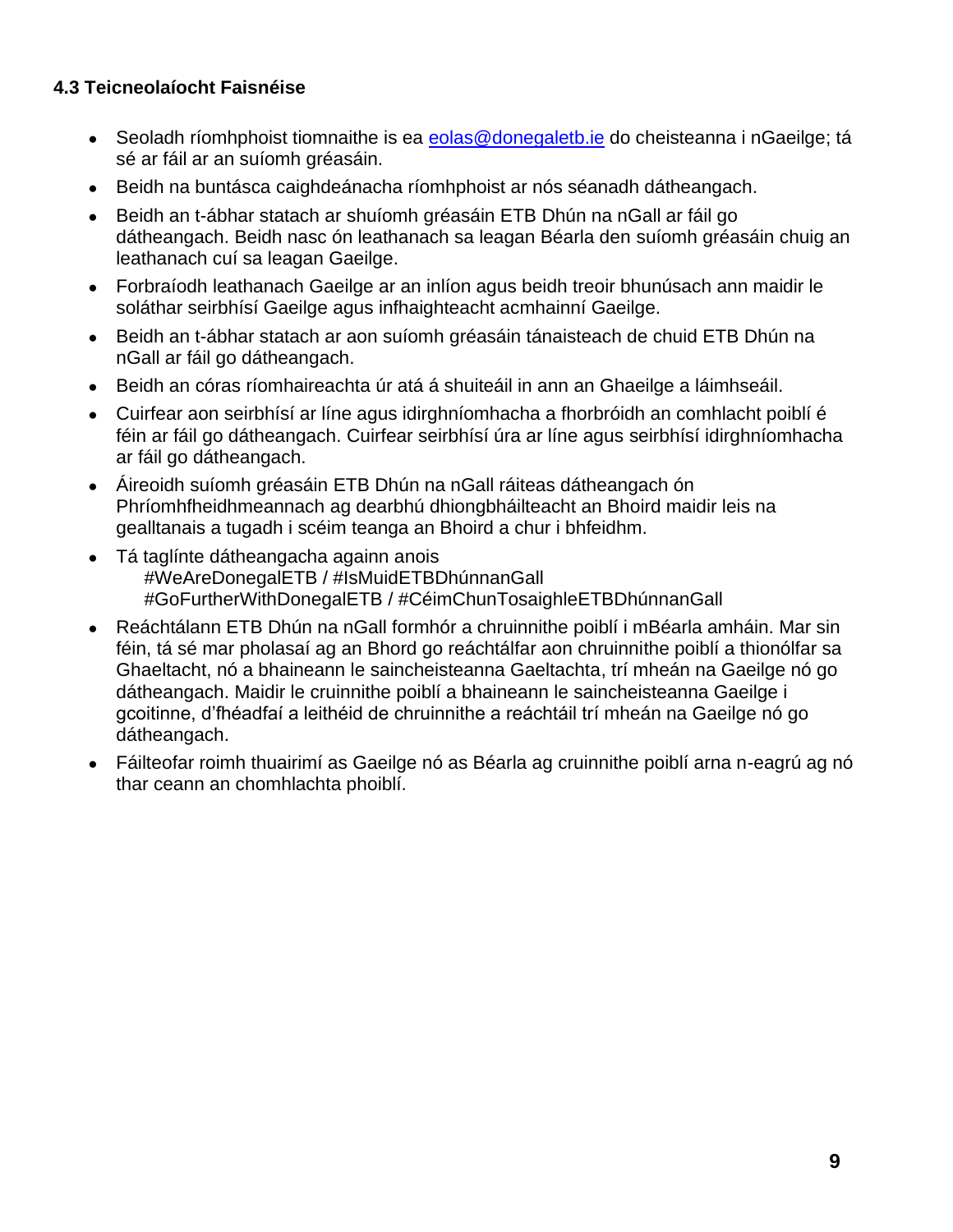# **Caibidil 5: Soláthar Seirbhísí Gaeilge i gCeantair Ghaeltachta a fheabhsú**

Ag feabhsú sholáthar na seirbhísí i nGaeilge i limistéir Ghaeltachta agus ag cinntiú go ndéanfar teanga oibre den Ghaeilge in oifigí atá lonnaithe i limistéir Ghaeltachta.

#### **5.1 Cumarsáid i gCeantair Ghaeltachta**

Féachann ETB Dhún na nGall, i ngach bealach is féidir leis, le foireann teagaisc a cheapadh atá ábalta na roghanna iomlána ábhar curaclaim a chur ar fáil go héifeachtach trí mheán na Gaeilge. Déanann an Bord agus an Príomhfheidhmeannach monatóireacht agus grinnscrúdú ar *Polasaí don Oideachas Gaeltachta 2017-2022* (arna fhoilsiú ag an Roinn Oideachais agus Scileanna in 2016) agus forbairtí breise maidir leis sin.

Tá an Bord tiomanta do gach is féidir a dhéanamh chun Gaeltacht Chontae Dhún na nGall a chothú agus a neartú agus déanfaidh sé gach iarracht lena chinntiú go ndéanfar na seirbhísí go léir a bhaineann leis an Ghaeltacht a sheachadadh trí mheán na Gaeilge.

#### **Liosta de Scoileanna agus Ionaid an Bhoird a sholáthraíonn seirbhísí i nGaeilge**

- Coláiste Pobail Cholmcille, Toraigh
- Gairmscoil Chú Uladh, Béal An Átha Móir
- Gairmscoil Mhic Dhiarmada, Árainn Mhór
- Coláiste na Carraige, An Charraig
- Ionad FET, Gort an Choirce
- Ionad Oiliúna, Gaoth Dobhair

#### **Lasmuigh de cheantair Ghaeltachta cuireann na scoileanna seo a leanas seirbhísí ar fáil trí Ghaeilge: -**

- Coláiste Chineál Eoghain, Bun Cranncha
- Coláiste Ailigh, Leitir Ceanainn

Oibreoidh ETB Dhún na nGall de réir a chéile ionas go mbeidh an Ghaeilge mar theanga oibre ina oifigí go léir atá lonnaithe sa Ghaeltacht faoi dheireadh an dara Scéim de chuid an Bhoird.

Tá sé mar pholasaí ag Bord Oideachais agus Oiliúna Dhún na nGall riarthóirí agus gach fostóir eile a cheapadh ina chuid Scoileanna/Coláistí/Ionad Gaeltachta a bheidh ábalta freastal ar an phobal ar mian leo a gnó a dhéanamh leis an Bhord trí mheán na Gaeilge.

Cuirfear na cáipéisí uilig a bhaineann le limistéir Ghaeltachta ar fáil i nGaeilge amháin, nó go dátheangach agus féachfaidh an Bord le gach cruinniú dá chuid do phobal na Gaeltachta a reáchtáil trí mheán na Gaeilge.

Chun na hiarrachtaí sin agus seirbhís éifeachtach a éascú i ngach Scoil/Coláiste/Ionad trí mheán na Gaeilge, leanfaidh ETB Dhún na nGall ag lorg cead agus maoiniú ón Roinn Oideachais agus Scileanna chun Timire Gaeilge (Oifigeach Gaeilge) a cheapadh, duine a bhfuil na cáilíochtaí, an teolas agus na scileanna cuí aige.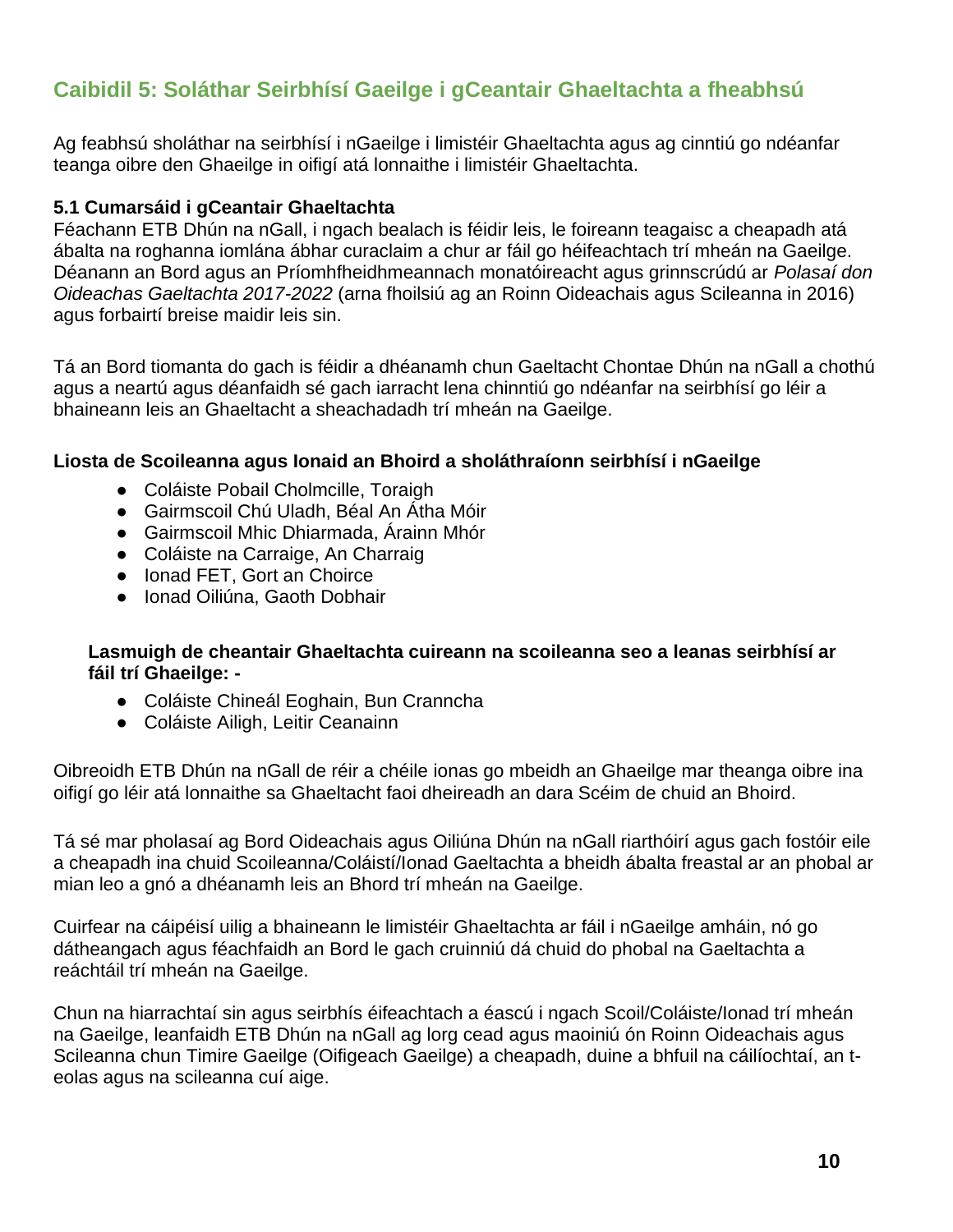## **Caibidil 6: Cumas Teanga a Fheabhsú**

#### **6.1 Earcaíocht agus Roghnú**

Is é earcú foirne leis an leibhéal inniúlachta iomchuí sa Ghaeilge i ngach réimse oibre de chuid ETB Dhún na nGall an príomhbhealach le barrfheabhas a chur ar infhaighteacht seirbhísí trí Ghaeilge. Beidh aird ag ár bpolasaí earcaíochta, atá faoi réir chreatlach na nósanna imeachta aontaithe náisiúnta earcaíochta, ar an ghá le cumas Gaeilge a fheabhsú céim ar chéim.

Ó thosach feidhme na Scéime seo, cuirfear pacáiste ionduchtaithe ar fáil do gach ball foirne úr ina mbeidh cóip dár scéim chomhaontaithe lena chinntiú go gcuirfear ar an eolas iad faoinár ngealltanais faoin reachtaíocht.

Áireoidh foirmeacha iarratais ceist maidir le cumas Gaeilge an iarratasóra.

Beidh agallaimh trí Ghaeilge nó trí Bhéarla ar fáil, faoi réir réamhfhógra ón iarrthóir faoina rogha teanga. Ní bheidh aon rogha teanga i gceist i gcásanna ina bhfuil Gaeilge ina gné riachtanach le haghaidh an phoist atá i gceist; reáchtálfar an t-agallamh trí mheán na Gaeilge lena chinntiú go bhfuil leibhéal leordhóthanach Gaeilge ag an iarrthóir a roghnófar.

#### **6.2 Oiliúint agus Forbairt**

Tá ETB Dhún na nGall tiomanta do dheiseanna a chur ar fáil do bhaill foirne le freastal ar chúrsaí oiliúna Gaeilge atá creidiúnaithe go cuí, ag brath ar acmhainní. Cuirfear gach ball foirne ar an eolas maidir le háiseanna/deiseanna lena gcumas Gaeilge a fheabhsú.

Tairgfear forbairt ghairmiúil leanúnach chuí, idir fhoirmiúil agus neamhfhoirmiúil, do bhaill foirne an Bhoird le hiad a spreagadh lena gcumais Ghaeilge a fheabhsú.

Cuirfear deiseanna ar fáil le hinniúlacht Ghaeilge na mball foirne a fhorbairt. I gcomhar le lucht soláthair oideachais Gaeilge, déanfar socruithe cuí le haghaidh soláthar oiliúna agus teastasaithe Gaeilge le:

- tacú le baill foirne lena n-inniúlacht Ghaeilge a choinneáil agus a fhorbairt,
- feabhas a chur ar chumas na foirne oibleagáidí Gaeilge a gcuid dualgas a chomhlíonadh, agus
- córas tástála inniúlachta creidiúnaithe a chur ar fáil do bhaill foirne.

Éascófar agus roinnfear rochtain ar fhaisnéis faoi acmhainní teanga ar leathanach Gaeilge inlín na foirne. Cuirfear baill foirne ar an eolas faoi acmhainní ar nós [www.tearma.ie,](http://www.tearma.ie/) [www.focloir.ie,](http://www.focloir.ie/) [www.teanglann.ie](http://www.teanglann.ie/) agus [www.abair.ie,](http://www.abair.ie/) [www.potafocal.com,](http://www.potafocal.com/) mar aon le WinGléacht, an leagan leictreonach d'fhoclóir Gaeilge – Béarla Uí Dhónaill.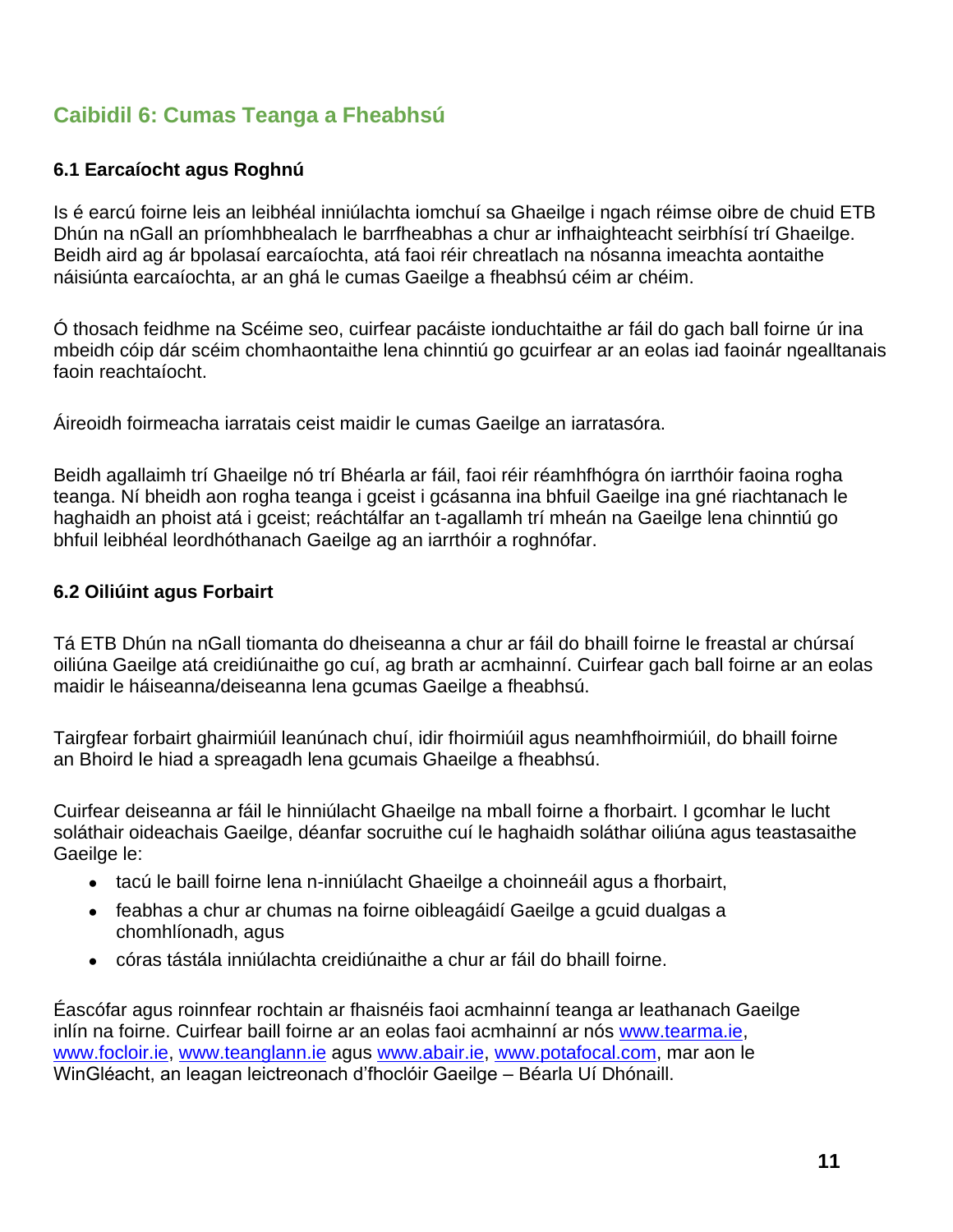Spreagfar baill foirne le páirt a ghlacadh in imeachtaí cultúrtha agus teanga.

Cuirfear an fhoireann ar an eolas faoi choincheap an chomhaontaithe réamhghníomhaigh - ag tairiscint seirbhísí i nGaeilge go réamhghníomhach don phobal.

Tá roinnt Polasaithe Oiliúna agus Forbartha ag ETB Dhún na nGall do chatagóirí éagsúla foirne chun baill foirne a éascú agus a spreagadh chun iarratas a dhéanamh ar mhaoiniú cúrsaí mar Dioplómaí agus Céimeanna i nGaeilge, cúrsaí aistriúcháin, cúrsaí i nGaeilge labhartha agus scríofa, agus cinn eile nach sonraítear. Bheadh tionchar dearfach ag oiliúint mar sin ar chumas na foirne bainistíochta ginearálta agus riaracháin maidir le ardleibhéal seirbhíse a thairiscint i nGaeilge.

#### **6.3 Anailís ar na Riachtanais agus Measúnú**

Leanfaidh ETB Dhún na nGall air ag tabhairt deiseanna do bhaill foirne leas a bhaint as deiseanna oiliúna sa todhchaí agus a spéis a léiriú iontu.

Reáchtáladh suirbhé foirne in 2019 agus mar gheall ar an aiseolas tá cúrsa creidiúnaithe Gaeilge agus cúrsa comhrá Gaeilge á dtairiscint don fhoireann. Tá roinnt mhaith ball foirne ag tabhairt faoi na cúrsaí sin agus tá súil againn go mbeidh níos mó éilimh ar chúrsaí mar sin amach anseo.

## **Caibidil 7: Monatóireacht agus Athbhreithniú**

Déanfaidh Príomhfheidhmeannach Bhord Oideachais agus Oiliúna Dhún na nGall, a F(h)oireann Bainistíochta Sinsearaí agus/nó aon duine/daoine ainmnithe eile lena n-áirítear Coiste na Gaeilge monatóireacht agus athbhreithniú rialta ar chur i bhfeidhm na scéime.

Is é Coiste na Gaeilge pointe teagmhála na scéime agus is féidir teagmháil a dhéanamh leis trí [eolas@donegaletb.ie](mailto:%20eolas@donegaletb.ie)